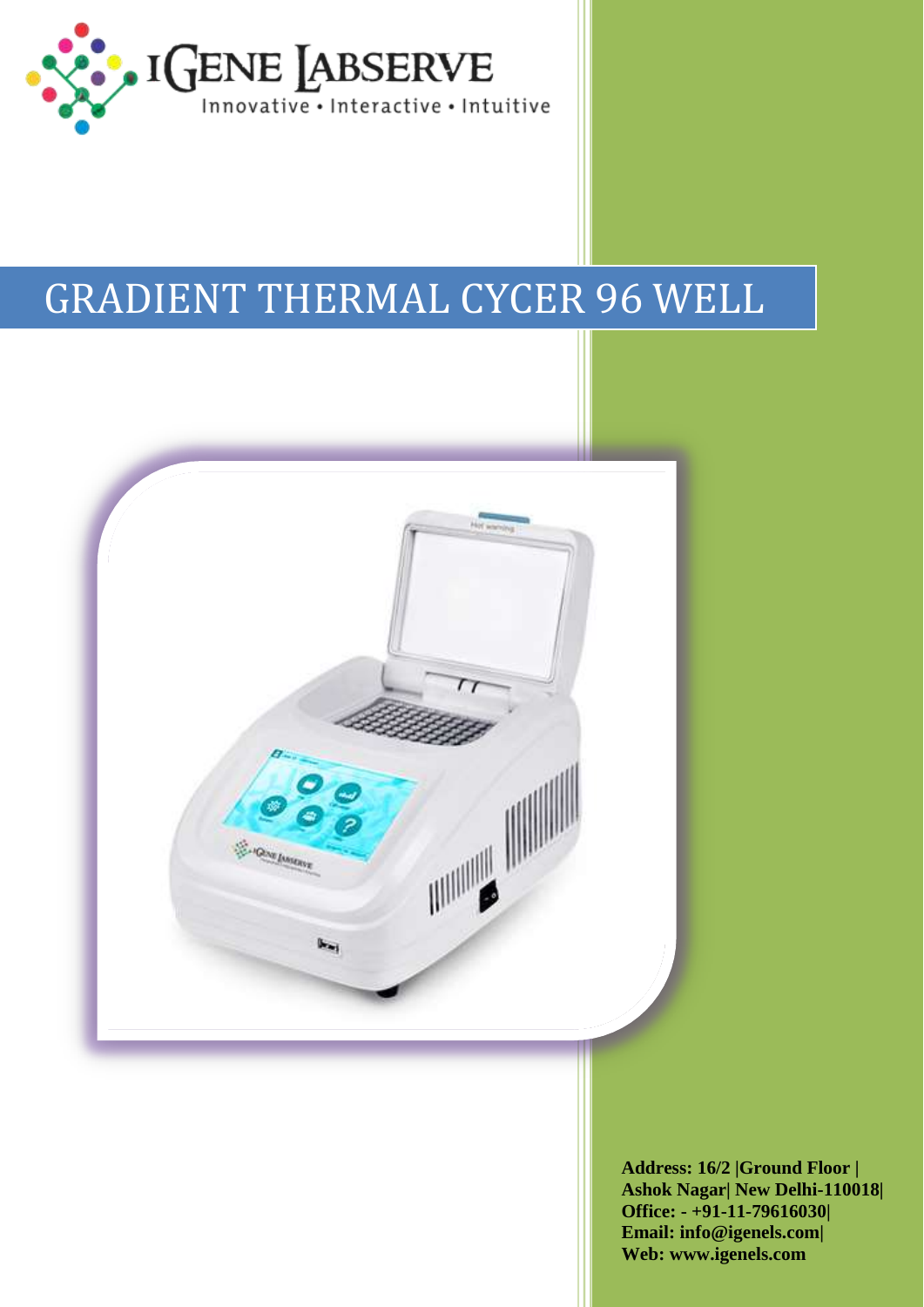

## **Features**



Display



Hot cover is adjustable

Excellent module temperature uniformity

 $\Omega$ 

- $\hat{\mathcal{R}}$  New and unique appearance, the interface operation is simple and convenient, compact size.
- $*$  The latest generation of semiconductor technology with excellent temperature uniformity.
- Excellent temperature rising and cooling rate up to 4℃ / s. ÷.
- $\frac{1}{2}$  Single mould aluminium case provides higher heat dissipation performance.
- $*$  5-inch TFT high-definition full-touch colour screen, can quickly edit the required files, visual display of temperature curve, convenient and fast setting, accurate display of temperature curve and instrument running process status in real time.
- $*$  The system has a built-in gradient calculator, which can easily obtain accurate annealing temperature for different experimental samples to optimize PCR reaction conditions.
- User login, rights management, password protection, data security, administrators can clear users, large data storage; the maximum number of files that can be stored in the machine is greater than 100.
- $\frac{4}{3}$  Unique heating lid design for adjustable height of tubes
- $*$  Real-time display of gradient temperature distribution, real-time temperature display, more conducive to controlling the sample temperature.
- $*$  The hot lid temperature and working mode can be set, hot lid can be switched on and off and tube temperature control mode and module temperature control mode can be chosen to meet more different experimental requirements.

Address: 16/2 |Ground Floor Ashok Nagar| New Delhi-110018| Office: - +91-11-79616030| Email: [info@igenels.com|www.igenels.com](mailto:info@igenels.com%7C)